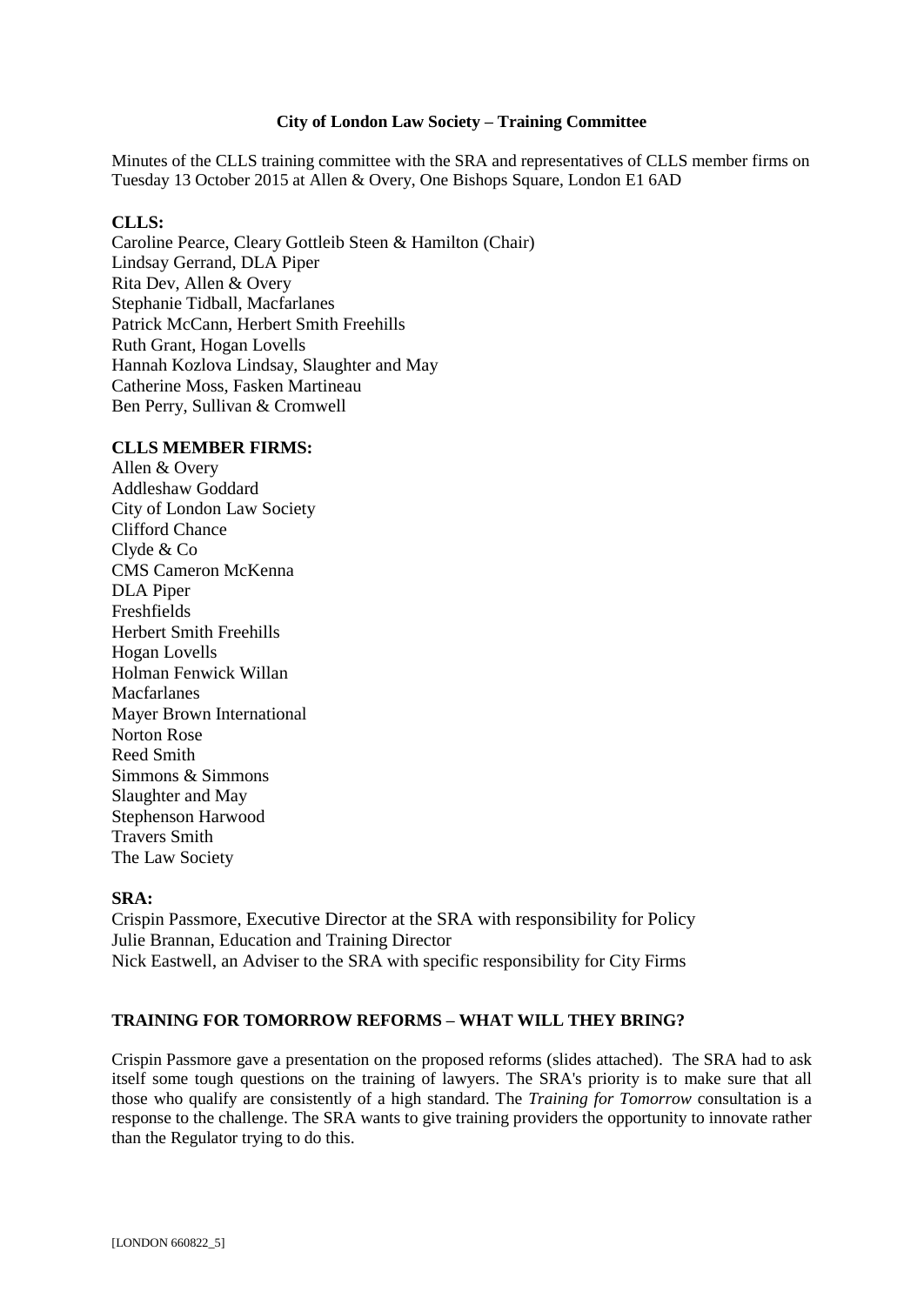In 1993 the system for entering the profession was closely controlled, since then with the introduction of more flexibility in the LPC, the range of providers and the range of different pathways (QLTS/Apprenticeships/Equivalent Means, as well as the LPC route) have made it hard to ensure that everyone is good enough. The one thing which is known is that the SRA has no direct assurance of the consistency and comparability of standards.

The SRA stressed that it is a long way from making decisions and hopes to be in a position to consult before Christmas.

# **What is the assessment framework that is being proposed?**

There are currently three options:

- 1. That the SRA will continue to specify approved pathways to qualification: if the current system works, why incur the cost of change? Because this does not tackle the issue of consistency.
- 2. That there be unspecified paths to qualification: this gives providers the opportunity to come to the SRA with whatever pathways they want to develop. However this does not get over the question around consistency or comparability.
- 3. Some form of centralised assessment: by adopting a Common Professional Assessment (CPA), there will be no need to compare different qualification routes. It will be enough to have passed the CPA. It is like shifting the focus from the number of driving lessons taken to the test itself.

*Or* all three options could be combined such as a CPA and prescriptive routes. No decision has yet been made. If a CPA is introduced, The SRA assured the meeting it will not reduce standards but could increase them.

# **What are the benefits of the CPA?**

- 1. It is consistent and fair. There are no first or second class routes to qualifying. This will put pressure on educational establishments because it will be clear if their students are not good enough to pass the CPA.
- 2. Large city firms could choose to do it in-house and create an in-house training academy routed in their culture. There is an opportunity to have real flexibility at the same time as being rigorous.

The SRA also commented that it was difficult to imagine circumstances where there would not be some sort of training contract if a CPA were introduced.

# **RESPONSE FROM THE CHAIR**

The LETR was the starting point for the reforms and one of its conclusions was that the current standards were for the most part good. That was only two years ago. That review did not challenge the requirement for a degree level of qualification. However, it did support the higher apprenticeship level to level 6/7. Under the proposals currently outlined these two features could cease to be a mandatory requirement. How will the SRA ensure that the quality of legal education is maintained without graduate level entry and a training contract? The training contract system has been the backbone of qualification for as long as any of us can remember. That system has produced a solicitors profession rightly regarded as one of the best in the world and we need to be careful that any system coming in is better than that which is currently there.

The Committee is looking for clear and unambiguous standards that are very visible and an assurance that quality will not be dumbed down. There would need to be an unequivocal enforcement of standards and if not by the SRA then by who?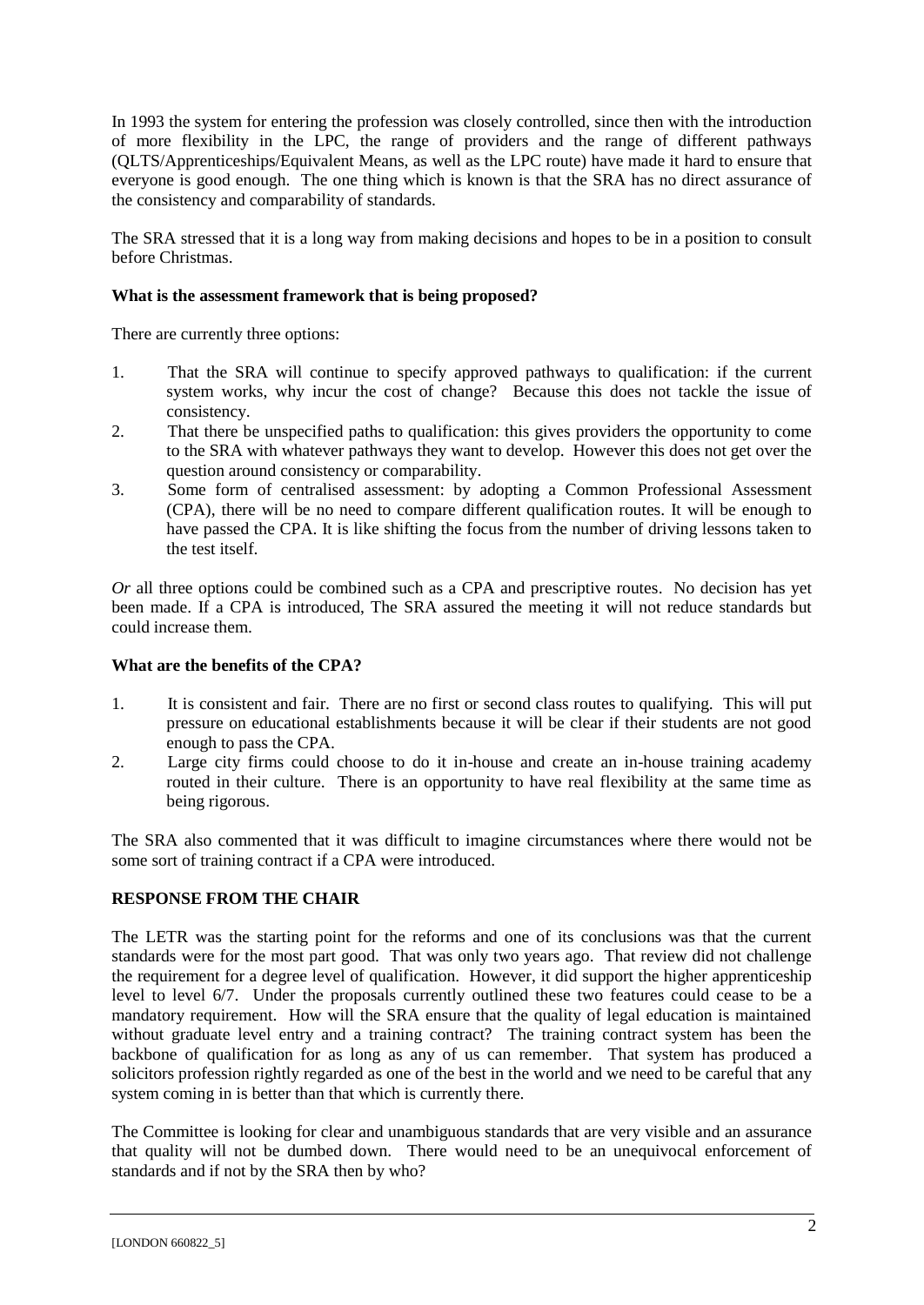The SRA endorsed these comments and in respect of the graduate level entry point, commented that currently 40/50% of students go on to achieve this academic level and it would seems unlikely that entrants to the profession wuld not be within that part of the population. It should be remembered that it is currently possible to qualify as a lawyer without a qualifying law degree (for instance you can qualify within 5 years via the ILEX route). Historically, non-graduates were able to do five years of articles and then qualify. This is not something new and there are many competent lawyers who have come through that system.

# **Q&A SESSION**

*Q: Are there any other jurisdictions in the world whose lawyers currently qualify without degrees? How do they fare in a competitive market?*

A: There have always been a variety of routes in. The SRA agrees that we need to distinguish between setting a standard at degree level and requiring people to have a degree. It is not opening up a debate about having solicitors at below degree level and noted that course providers will need to convince us that whatever is done will be at that level. Again, the SRA noted that they did not know how they could come up with a system that did not have an element of on the job training.

The SRA added that law is not an entirely graduate profession at the moment and that in a world where university is increasingly more expensive, requiring a degree could become a barrier to social mobility.

It was noted during the discussion that there is no other jurisdiction that does not have a degree requirement for entry. Law is an undergraduate study in the UK and post graduate study elsewhere. The fact that a law degree is not required already makes it difficult to demonstrate the value and quality of an English qualification.

*Q: Are we are trying to focus on innovation without quality? We had a system that was very high quality and then we became very flexible. Are we providing too much flexibility when the focus should be on quality?* 

A: Whilst the SRA expressed some sympathy with that argument, it was still necessary to address the issue of social mobility. The SRA's fear is that if it does not respond to calls to address this issue, then a solution will be thrust upon the profession. The SRA states that their first objective is quality. Consumers rely on this and it has the job of making sure that the brand of solicitor means something.

The SRA noted that there are parts of the market that it had no control over. The number of students doing law degrees has doubled since 2000.

There followed a discussion about the fact that the focus should be on quality rather than consistency. The SRA noted that in part it was about language – those qualifying need to be consistently of a high quality. The SRA's concern is that some students are not good enough. Its focus was on consistency of quality. A strong brand needed to be maintained.

# *Q: What will the CPA look like?*

A: The CPA could be a knowledge test incorporated into a law degree or a standalone test. The CPA would be like a driving test and everyone has to pass the test to be allowed to drive. At the moment at least half of all lawyers do law degrees and this is unlikely to change. The SRA thinks it is wrong to be reliant on the brand of the institution itself, it is not a good proxy.

It is too early to be certain about the content of the CPA at this stage. The QLTS is a good model and is similar to that used to assess doctors. There is much work to be done in developing the CPA model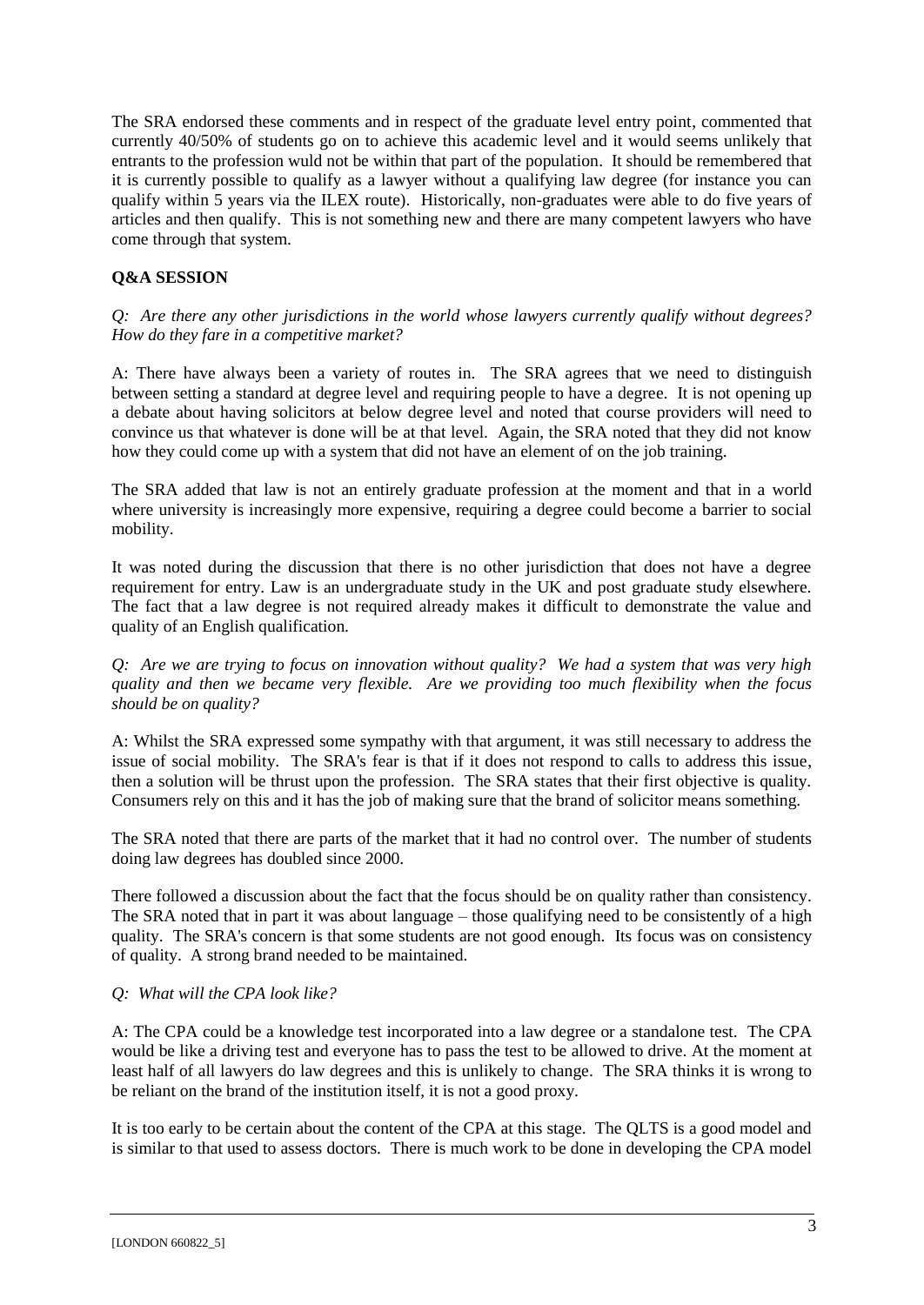but the QLTS could be followed which means two days of skills assessment with lawyers and actors, in addition to a test of legal knowledge in a practical context.

It was pointed out that the QLTS is designed for lawyers who are already legally qualified with a degree elsewhere.

# *Q: How is legal knowledge going to be tested?*

A: The working model includes a knowledge test and a skills test.

The SRA have commissioned research to show whether this could be delivered and how. The key issues are reliability and validity: reliability in terms of there being consistency between candidates and successive sittings and validity in that the right things are tested. For instance, is it appropriate to get somebody to write an essay about advocacy or should that be tested as part of a skills test?

A supplementary question was raised about the level of knowledge at the point of admission. The response was that competence is tested by reference to the competence statement and knowledge by reference to the legal knowledge statement. The level of that knowledge or competence required at qualification is set out in the threshold standard. The final test would be at the end point and it was unthinkable that the test could be passed without a period of work experience (such as a training contract).

The SRA noted that the title of solicitor at the moment, allows solicitors to practise and to carry out reserved activities but, because so many specialise earlier, many do not get to the required standard in all areas. Firms have the flexibility to train their people in the areas of practice required.

During this discussion the comment was made that much of the work solicitors do is work that they have not done before. Therefore, what firms are looking for from the candidates they recruit, is an intellectual capacity to deal with this as much as what they have actually learned on their degree courses. Having a university degree demonstrates a minimum level of intellectual capacity.

The SRA believes that if they get the CPA right, it will be easier for people to show this. It gives firms the choice to require people to have a first from Oxbridge or to use another route.

The SRA expect that universities will see the change in regime as an opportunity and that they will change their law degrees to cover the knowledge required for the legal knowledge test.

# *Q: Would the training contract referred to have a mandatory time period?*

A: The SRA confirmed that if they retain the training contract then it should have a time limit. There is a possibility that it could be flexible but there will be an expectation that there is a minimum time period.

Members firms commented that if no time period was imposed then the market will be driven down to its lowest common denominator. One of the other values of the current training contract is that it is two uninterrupted years. If as mooted, we are given a system that allows for, say three to six months work experience before each of the exams, the benefit of the experience being uninterrupted is lost. It would be difficult for firms to manage and the trainees would have more limited work experience.

# *Q: How can you hope to guarantee quality with a 2 day test?*

A: The SRA commented that it was not just two days. Candidates will have had six years of training before that and that during the period of a two year training contract, trainees are actually assessed every day.